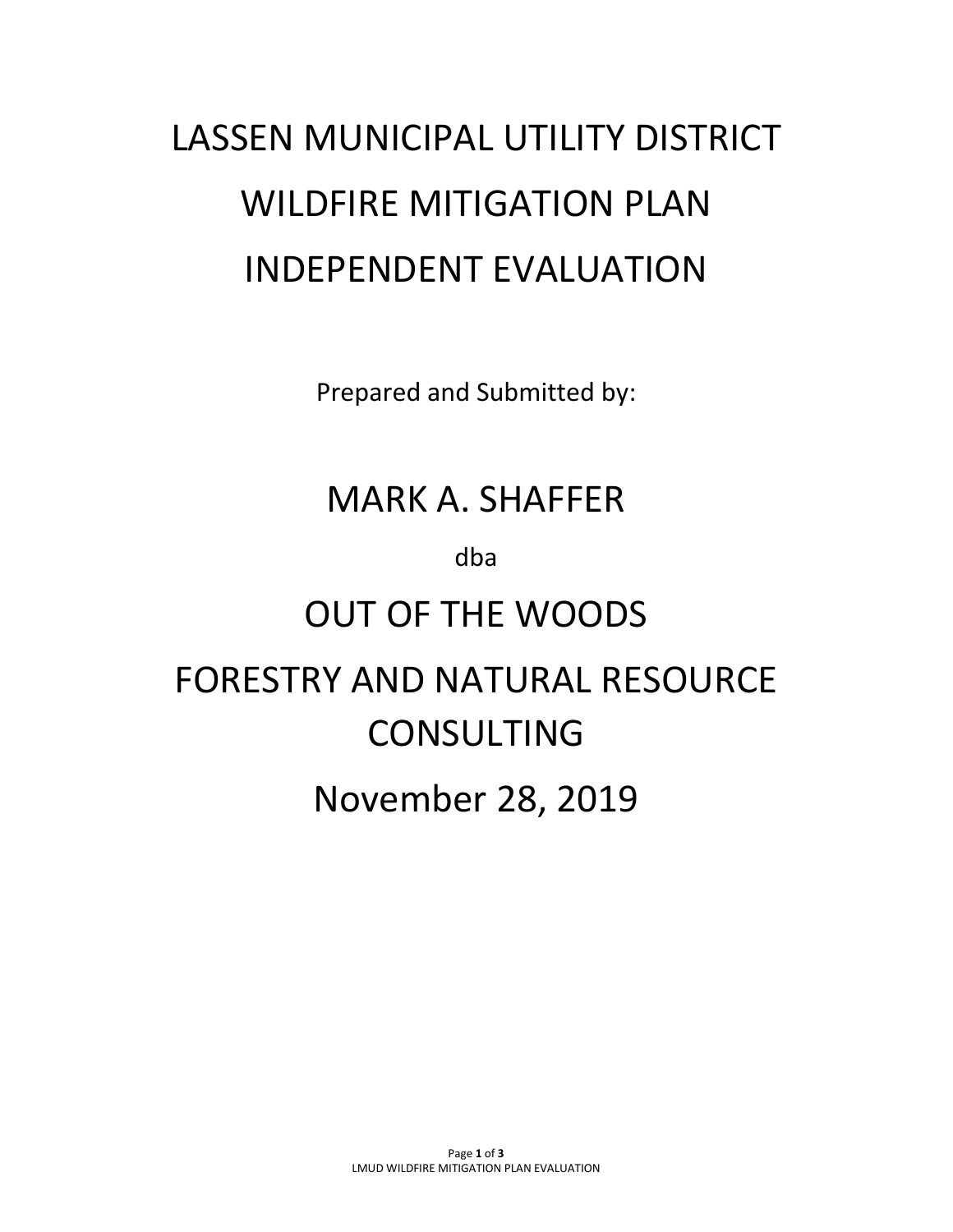Lassen Municipal Utility District (LMUD) is a locally governed Utility and is itself governed as a California Municipal Utility pursuant to the Municipal Utility Act of the State of California. LMUD serves the City of Susanville, and many communities throughout Lassen County. Service territory is 1900 square miles and approximately 10,600 metered services. LMUD is governed by a 5-member Board of Directors who are directly elected to represent Districts within the Utility Service Territory.

On September 21, 2018, Governor Gavin Newsome signed Senate Bill 901. The bill is a comprehensive "Wildfire Hazard Reduction" package that repealed, added, amended and/or replaced numerous Sections of the Civil Code, the Government Code, the Health and Safety Code, the Public Resources Code and the Public Utilities Code.

Specific to this Evaluation are Paragraphs 11 and 12 (Appendix A), which require electrical corporations to "annually prepare and submit a wildfire mitigation plan to the Public Utilities Commission (PUC) for review", as well as requiring "an independent evaluator to review and assess the electrical corporation's compliance with its plan". Additionally, Paragraph 12 requires that the wildfire mitigation plan be discussed in a public meeting, with appropriate notification of the public. This plan was discussed during the LMUD Board of Director's meeting on November 26, 2019.

As a direct result of Senate Bill 901, Public Utilities Code, Division 4.1, Chapter 6, Section 8387 (Appendix B) provides the specific requirements for LMUD's Wildfire Mitigation Plan. This section of the Public Utilities Code was the template for LMUD's plan and for this evaluation.

LMUD's Wildfire Mitigation Plan (Plan) carefully follows Section 8387 and thus provides a straightforward and comprehensive description of how it intends to address all of the requirements therein, beginning with the Policy Statement:

"*Lassen Municipal Utility District's (LMUD's) overarching goal is to provide safe, reliable, and economic electric service to its local community. System safety is paramount to LMUD's operations. With recent wildfire events in Northern California and around the state, measures have been put in place that require Utilities to develop and maintain Wildfire Mitigation Plans. These plans are intended to prepare procedures to minimize the chance of electrically caused wildfires as well as to establish communications with the Public, Emergency Responders, operators of critical systems such as hospitals, emergency communications centers. In order to meet these goals, LMUD constructs, maintains, and operates its electrical lines and equipment in a manner that minimizes the risk of catastrophic wildfire posed by its electrical lines and equipment. This includes extensive tree trimming programs to maintain clearance between trees and bare electrical conductors, pole brushing (clearing around every pole with electrical installed devices such as switches, fuses, reclosers). Many other measures involving equipment selection and settings are also part of our on-going efforts."*

A discussion and evaluation of LMUD's "Safety Culture" as it relates to wildfire indicates a clear intention to provide safe and professional services to its customers and to make every effort to protect them from potential wildfire threats. The following statement was submitted to this evaluator by Assistant General Manager, Pat Holley:

*"Lassen Municipal Utility District works diligently to maintain and promote a culture of safety first as do many other utilities. Personnel in the Electric Utility industry are instilled with a very strong adherence to safe work practices and to protection of themselves, their coworkers, and the public. This safety-first work*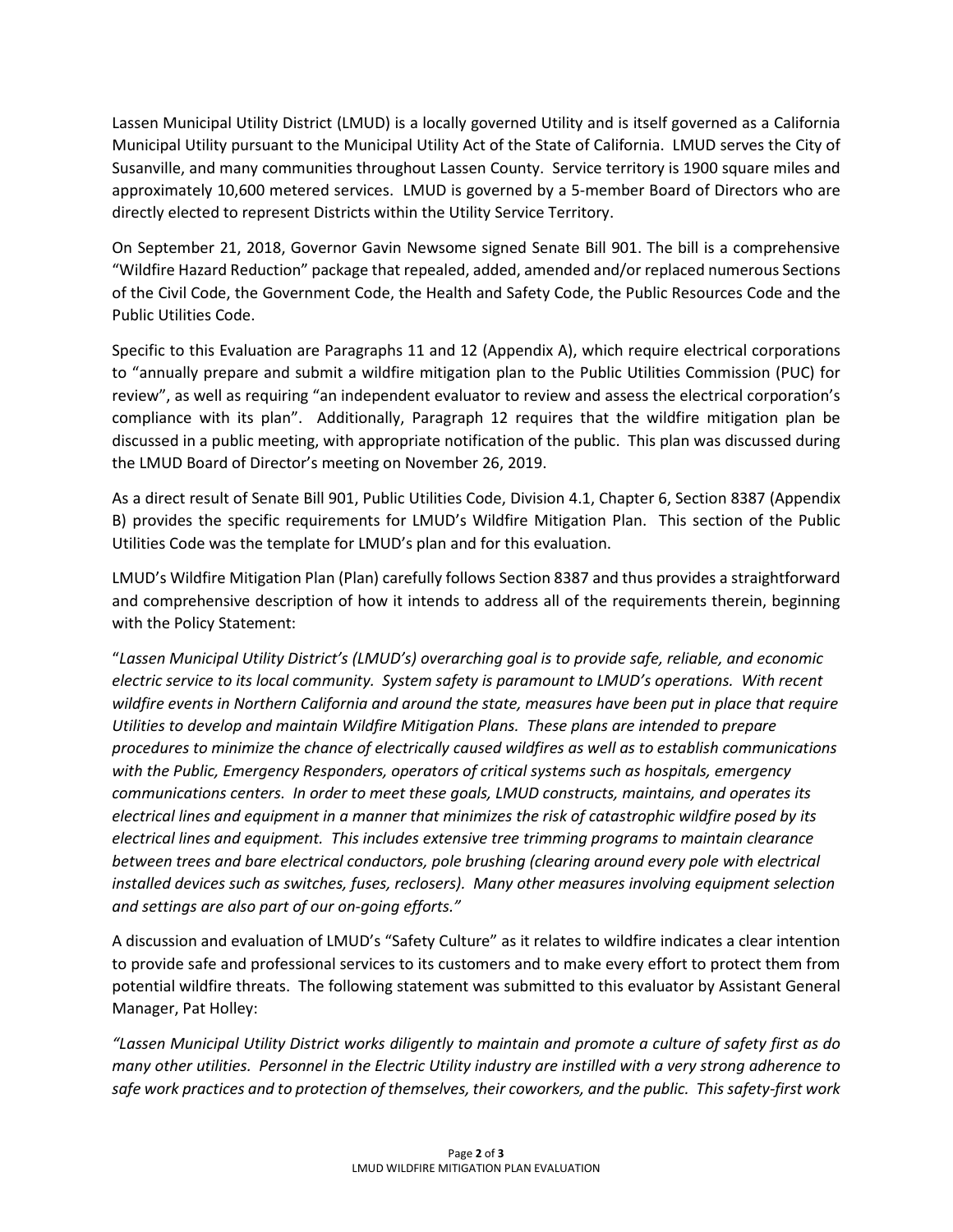*ethic is very important when working on any aspect of our utility distribution, transmission, and associated electric systems. This safety-first approach carries over to our work with wildfire prevention. Our employees are aware of the dangers posed by malfunctioning, or damaged equipment throughout our system. The employees that are in the field and working with these systems are constantly evaluating and examining, poles, structures, transformers, switches, insulators, conductors, lightning arrestors, breakers, reclosers and every other type of equipment. This in addition to vegetation management guidelines that LMUD has had in place for many years. Brushing to bare earth within 20-foot diameter around every pole or structure with equipment on it capable of producing any source of ignition.* 

*Additionally, a professional tree trimming service is constantly evaluating and moving through the distribution and transmission system to maintain proper clearances. These tree trimmers who are under the supervision of LMUD Operations personnel maintain clearances from conductors and evaluate and notify LMUD of any additional hazards or issues that should be addressed. Safety-first is also paramount to the individuals who perform this work and again is part of their training regimen prior to allowing them to work in proximity to high voltage, secondary voltage or any electric infrastructure.*

*The Management, Foremen, and Utility Linemen on all crews exhibit a safety-first approach and we are all committed to these requirements. Discussions were held with The Electric Operations Manager, and the Assistant General Manager to confirm that this is a commitment to electrical safety at all levels including those conditions which could lead to potential ignition or wildfire events."* 

Conclusion:

LMUD has written a thorough plan that will serve as an excellent template to meet the requirements of Senate Bill 901 and to serve and protect its customers and communities from potential wildfire starts and/or threats.

This initial evaluation will serve as a baseline for ongoing annual reviews which will serve to measure the effectiveness of this plan and its implementation strategies.

This Evaluation has been conducted by Mark A. Shaffer, California Registered Professional Forester # 2485. Additional experience and qualifications of the evaluator can be found in Appendix C.

 $\n *Math-4 Sha l*\n *On l*\n *On l*\n *On l*\n *On l*\n *On l*\n *On l*\n *On l*\n *On l*\n *On l*\n *On l*\n *On l*\n *On l*\n$ 

Mark A. Shaffer Independent Evaluator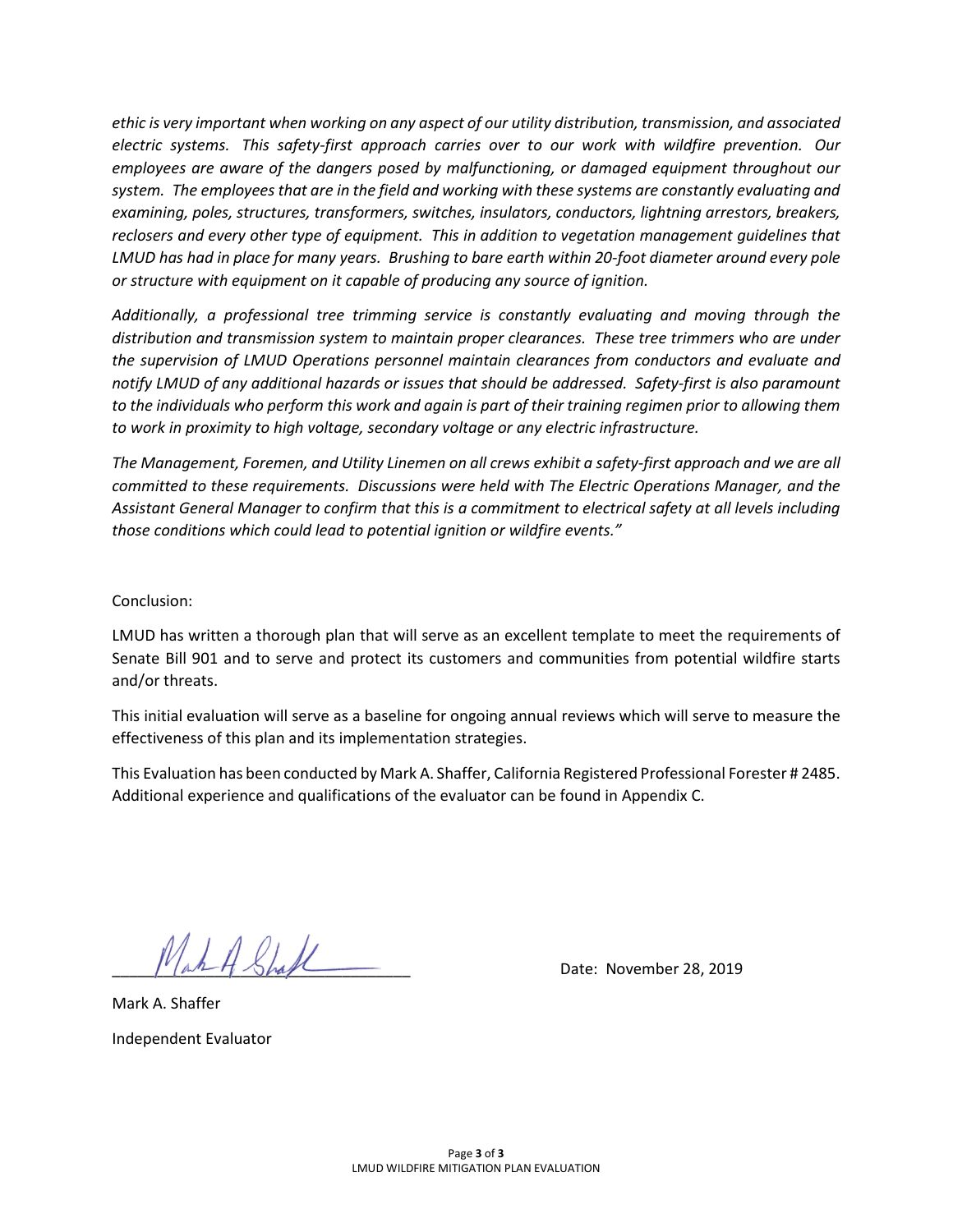## LMUD WILDFIRE MITIGATION PLAN INDEPENDENT EVALUATION APPENDIX A

### **Senate Bill No. 901** CHAPTER 626

An act to add Section 815.11 to the Civil Code, to add Section 65040.21 to the Government Code, to add Section 38535 to the Health and Safety Code, to amend Sections 4213.05, 4290, 4527, 4584, 4589, 4593.2, 4597, 4597.1, 4597.2, 4597.6, and 4799.05 of, to add Sections 4123.5, 4124.7, 4290.1, 4584.1, and 4584.2 to, to add Article 10 (commencing with Section 4205) to Chapter 1 of Part 2 of Division 4 of, to add and repeal Section 4556 of, and to repeal Section 4597.20 of, the Public Resources Code, and to amend Sections 399.20.3, 854, 959, 1731, 2107, 8386, and 8387 of, to add Sections 451.1, 451.2, 748.1, 764, 854.2, 8386.1, 8386.2, 8386.5, and 8388 to, to add Article 5.8 (commencing with Section 850) to Chapter 4 of Part 1 of Division 1 of, and to repeal and add Section 706 of, the Public Utilities Code, relating to wildfires.

> [ Approved by Governor September 21, 2018. Filed with Secretary of State September 21, 2018. ]

### LEGISLATIVE COUNSEL'S DIGEST

SB 901, Dodd. Wildfires.

(11) Existing law authorizes the PUC, after a hearing, to require every public utility to construct, maintain, and operate its line, plant, system, equipment, apparatus, tracks, and premises in a manner so as to promote and safeguard the health and safety of its employees, passengers, customers, and the public. The act requires electrical corporations to annually prepare and submit a wildfire mitigation plan to the PUC for review.

This bill would require each plan to include additional elements, and would require an independent evaluator to review and assess the electrical corporation's compliance with its plan. The bill would authorize the electrical corporation to recover in rates the costs of the independent evaluator. The bill would require the PUC to approve the plan and to consider the independent evaluator's findings, as specified. The bill would require the PUC to assess penalties on an electrical corporation that fails to substantially comply with its plan.

This bill would require an independent 3rd-party evaluator to conduct a safety culture assessment of each electrical corporation, the costs of which would not be recoverable in rates by the electrical corporation.

This bill would require that an electrical corporation that has a contract for private fire safety and prevention, mitigation, or maintenance services, only use those services for the direct defense of utility infrastructure. The bill would require an electrical corporation to make maximum effort to reduce or eliminate the use of contract private fire safety and prevention, mitigation, and maintenance personnel in favor of employing highly skilled and apprenticed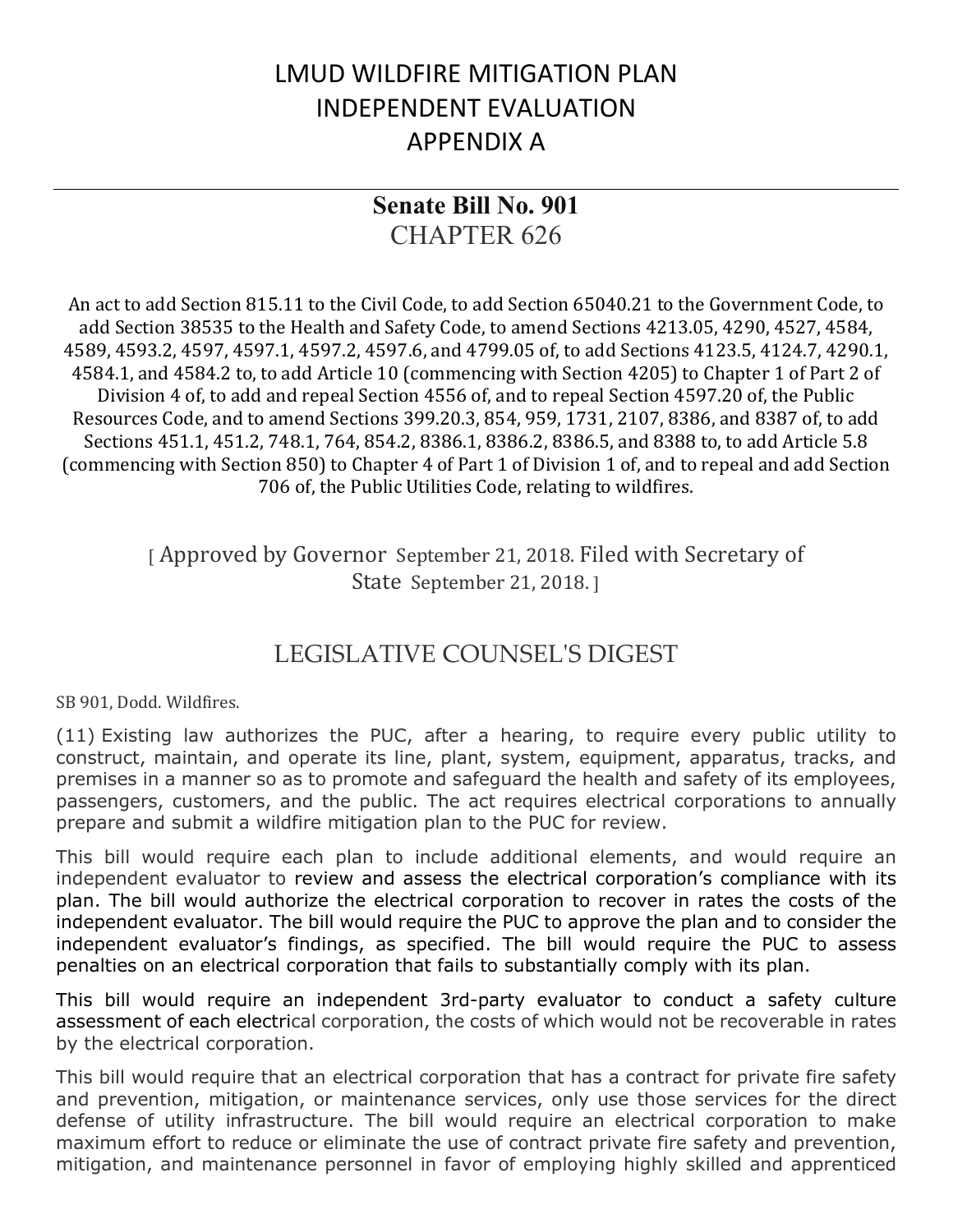personnel to perform fire safety and prevention, mitigation, or maintenance services in direct defense of utility infrastructure in collaboration with public agency fire departments having jurisdiction.

(12) Under existing law, local publicly owned electric utilities and electrical cooperatives are under the direction of their governing boards. Existing law requires each local publicly owned electric utility and electrical cooperative to construct, maintain, and operate its electrical lines and equipment in a manner that will minimize the risk of catastrophic wildfire posed by those electrical lines and equipment. Existing law requires the governing board of a local publicly owned electric utility or electrical cooperative to determine whether any portion of the geographical area where the utility's overhead electrical lines and equipment are located has a significant risk of catastrophic wildfire resulting from those electrical lines and equipment and, if so, requires the utility, at an interval determined by its board, to present to its board for approval those wildfire mitigation measures the utility intends to undertake to minimize the risk of its overhead electrical lines and equipment causing a catastrophic wildfire. Existing law authorizes a governing board of a local publicly owned electric utility or electrical cooperative to determine that a fire prevention plan it prepared and submitted to, and which was approved by, a federal agency as a license condition meets these requirements for those areas covered by the plan.

This bill would require those utilities to prepare wildfire mitigation measures if the utilities' overhead electrical lines and equipment are located in an area that has a significant risk of wildfire resulting from those electrical lines and equipment. The bill would require the wildfire mitigation measures to incorporate specified information and procedures. The bill would require the local publicly owned electric utility or electrical cooperative, before January 1, 2020, and annually thereafter, to prepare a wildfire mitigation plan, except where its governing board determined that its federally approved fire prevention plan met the otherwise applicable requirements. The bill would require specified information and elements to be included in the plan. The bill would require the local publicly owned electric utility or electrical cooperative to present each plan in an appropriately noticed public meeting, to accept comments on the plan from the public, other local and state agencies, and interested parties, and to verify that the plan complies with all applicable rules, regulations, and standards, as appropriate. The bill would require the local publicly owned electric utility or electrical cooperative to contract with a qualified independent evaluator to review and assess the comprehensiveness of its plan.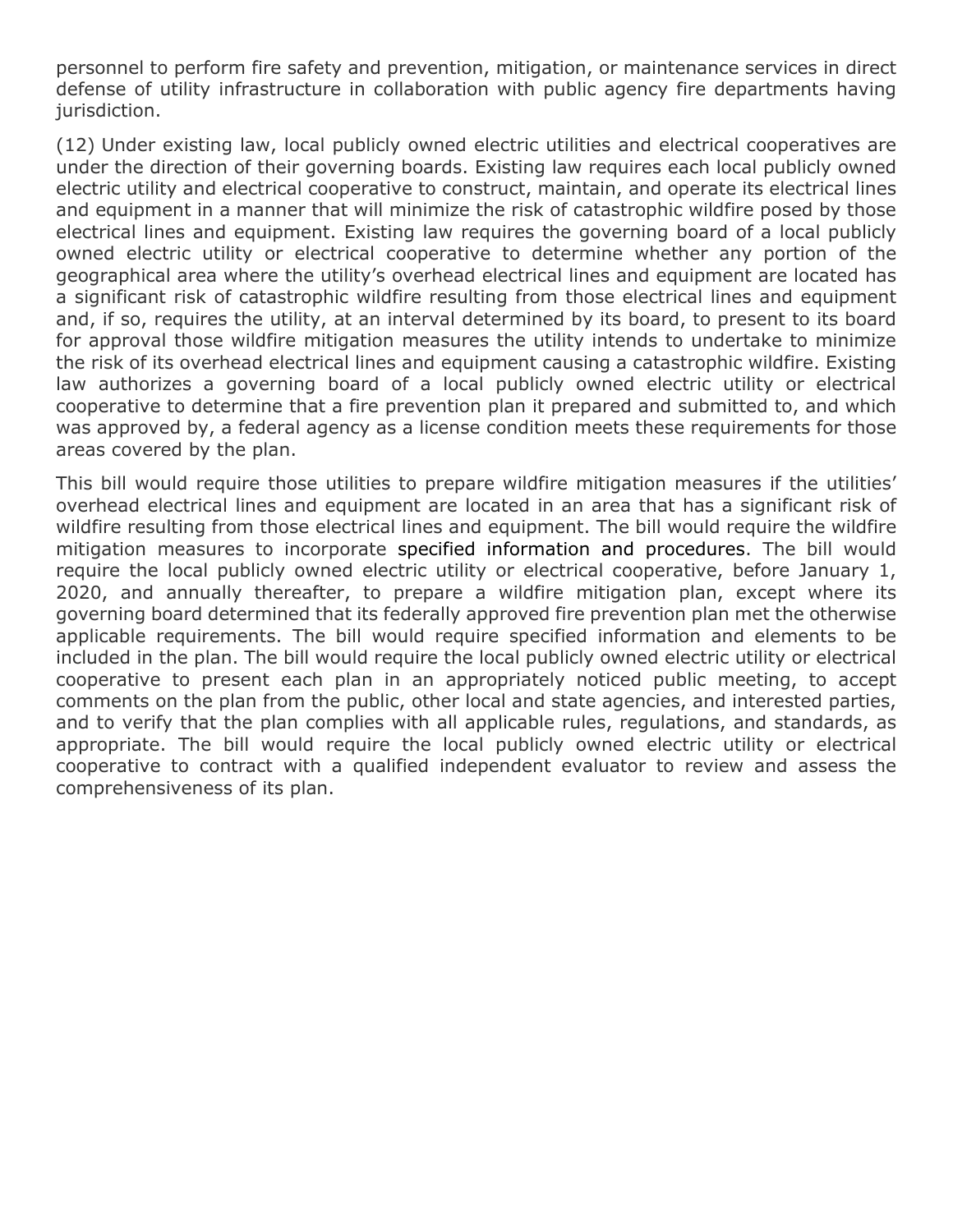## LMUD WILDFIRE MITIGATION PLAN INDEPENDENT EVALUATION APPENDIX B

#### **PUBLIC UTILITIES CODE - PUC DIVISION 4.1. PROVISIONS APPLICABLE TO PRIVATELY OWNED AND PUBLICLY OWNED PUBLIC UTILITIES [8301 - 8390]**

 *( Heading of Division 4.1 amended by Stats. 1988, Ch. 1560, Sec. 2. )*

#### **CHAPTER 6. Wildfire Mitigation [8385 - 8389]**

 *( Chapter 6 added by Stats. 2016, Ch. 598, Sec. 1. )*

#### **8387.**

(a) Each local publicly owned electric utility and electrical cooperative shall construct, maintain, and operate its electrical lines and equipment in a manner that will minimize the risk of wildfire posed by those electrical lines and equipment.

(b) (1) The local publicly owned electric utility or electrical cooperative shall, before January 1, 2020, prepare a wildfire mitigation plan. After January 1, 2020, a local publicly owned electric utility or electrical cooperative shall prepare a wildfire mitigation plan annually and shall submit the plan to the California Wildfire Safety Advisory Board on or before July 1 of that calendar year. Each local publicly owned electric utility and electrical cooperative shall update its plan annually and submit the update to the California Wildfire Safety Advisory Board by July 1 of each year. At least once every three years, the submission shall be a comprehensive revision of the plan.

(2) The wildfire mitigation plan shall consider as necessary, at minimum, all of the following:

(A) An accounting of the responsibilities of persons responsible for executing the plan.

(B) The objectives of the wildfire mitigation plan.

(C) A description of the preventive strategies and programs to be adopted by the local publicly owned electric utility or electrical cooperative to minimize the risk of its electrical lines and equipment causing catastrophic wildfires, including consideration of dynamic climate change risks.

(D) A description of the metrics the local publicly owned electric utility or electrical cooperative plans to use to evaluate the wildfire mitigation plan's performance and the assumptions that underlie the use of those metrics.

(E) A discussion of how the application of previously identified metrics to previous wildfire mitigation plan performances has informed the wildfire mitigation plan.

(F) Protocols for disabling reclosers and deenergizing portions of the electrical distribution system that consider the associated impacts on public safety, as well as protocols related to mitigating the public safety impacts of those protocols, including impacts on critical first responders and on health and communication infrastructure.

(G) Appropriate and feasible procedures for notifying a customer who may be impacted by the deenergizing of electrical lines. The procedures shall consider the need to notify, as a priority, critical first responders, health care facilities, and operators of telecommunications infrastructure.

(H) Plans for vegetation management.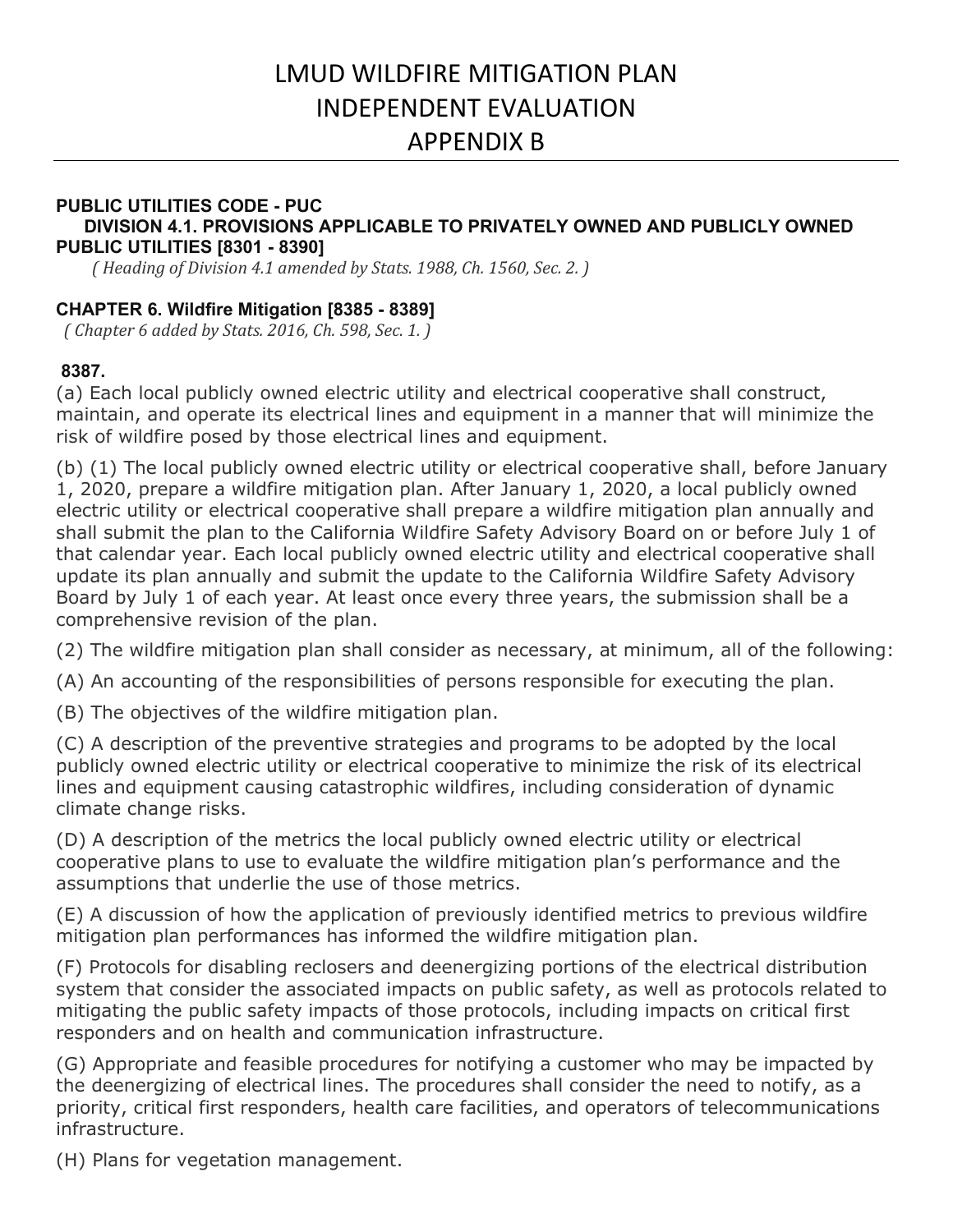(I) Plans for inspections of the local publicly owned electric utility's or electrical cooperative's electrical infrastructure.

(J) A list that identifies, describes, and prioritizes all wildfire risks, and drivers for those risks, throughout the local publicly owned electric utility's or electrical cooperative's service territory. The list shall include, but not be limited to, both of the following:

(i) Risks and risk drivers associated with design, construction, operation, and maintenance of the local publicly owned electric utility's or electrical cooperative's equipment and facilities.

(ii) Particular risks and risk drivers associated with topographic and climatological risk factors throughout the different parts of the local publicly owned electric utility's or electrical cooperative's service territory.

(K) Identification of any geographic area in the local publicly owned electric utility's or electrical cooperative's service territory that is a higher wildfire threat than is identified in a commission fire threat map, and identification of where the commission should expand a high fire-threat district based on new information or changes to the environment.

(L) A methodology for identifying and presenting enterprise-wide safety risk and wildfirerelated risk.

(M) A statement of how the local publicly owned electric utility or electrical cooperative will restore service after a wildfire.

(N) A description of the processes and procedures the local publicly owned electric utility or electrical cooperative shall use to do all of the following:

(i) Monitor and audit the implementation of the wildfire mitigation plan.

(ii) Identify any deficiencies in the wildfire mitigation plan or its implementation, and correct those deficiencies.

(iii) Monitor and audit the effectiveness of electrical line and equipment inspections, including inspections performed by contractors, that are carried out under the plan, other applicable statutes, or commission rules.

(3) The local publicly owned electric utility or electrical cooperative shall, on or before January 1, 2020, and not less than annually thereafter, present its wildfire mitigation plan in an appropriately noticed public meeting. The local publicly owned electric utility or electrical cooperative shall accept comments on its wildfire mitigation plan from the public, other local and state agencies, and interested parties, and shall verify that the wildfire mitigation plan complies with all applicable rules, regulations, and standards, as appropriate.

(c) The local publicly owned electric utility or electrical cooperative shall contract with a qualified independent evaluator with experience in assessing the safe operation of electrical infrastructure to review and assess the comprehensiveness of its wildfire mitigation plan. The independent evaluator shall issue a report that shall be made available on the internet website of the local publicly owned electric utility or electrical cooperative, and shall present the report at a public meeting of the local publicly owned electric utility's or electrical cooperative's governing board.

*(Amended by Stats. 2019, Ch. 79, Sec. 20. (AB 1054) Effective July 12, 2019.)*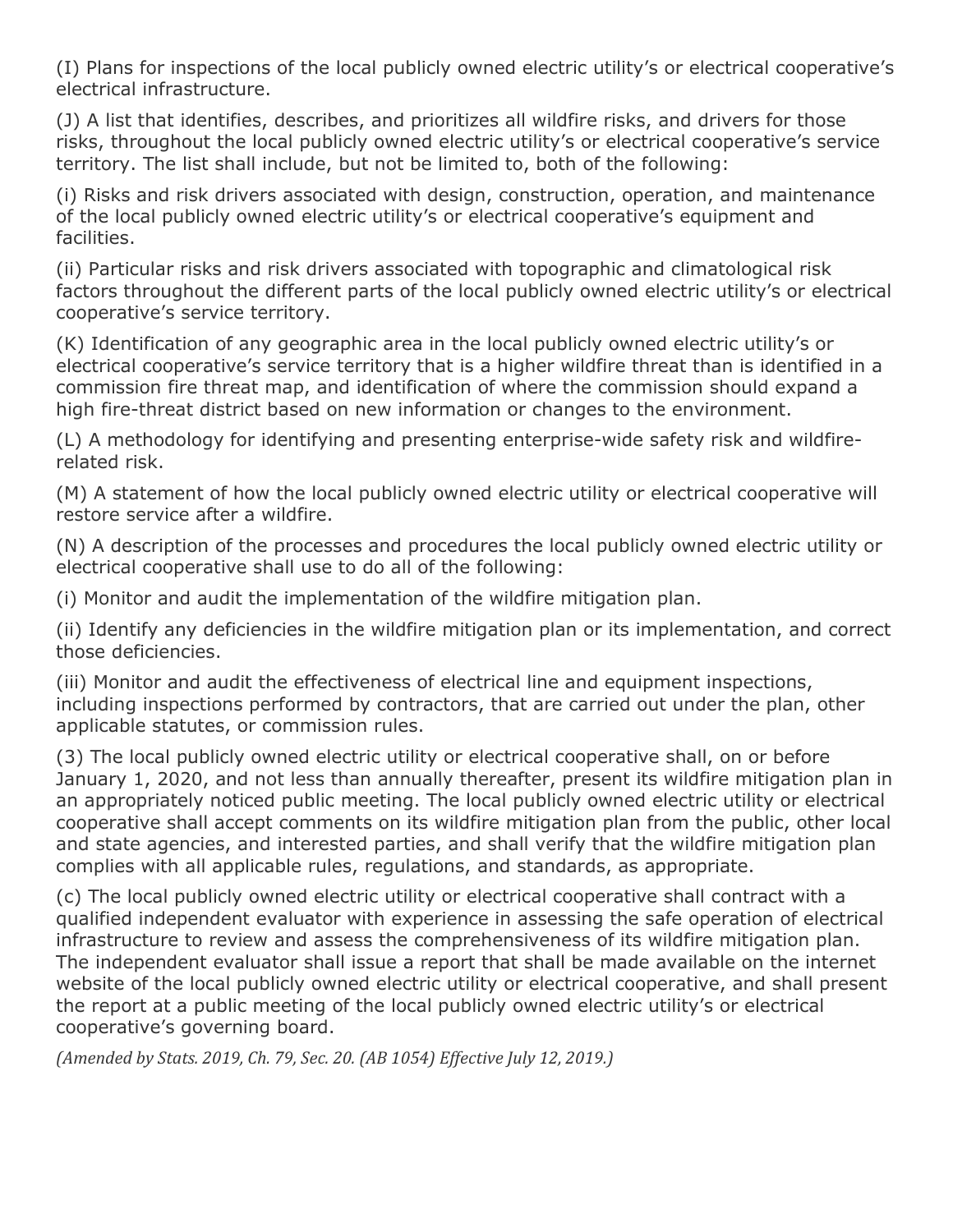## LMUD WILDFIRE MITIGATION PLAN INDEPENDENT EVALUATION APPENDIX C

#### **MARK A. SHAFFER**

#### **Summary of Qualifications**

- **Over 29 years of experience** in the field of Forestry, 24 as a California Registered Professional Forester (RPF #2485).
- **Over 20 years of experience** as a California Licensed Timber Operator (LTO # A 7052).
- **Over 29 years of experience** supervising Logging Operations and administering Logging Contracts on private and public lands.
- Extensive **practical application of the California Forest Practice Rules.**

#### **PROFESSIONAL EXPERIENCE**

#### **June 1, 2018 to August 31, 2019 ● Sole Proprietorship: Out of the Woods - Fuel Supply Consultant for HL Power Company / Greenleaf Power**

**Duties include:** Fuel Procurement, Mapping of HHZ areas for Power Purchase Agreement requirements, oversight and administration of contracted logging and/or forest thinning operations for HL Power Company in Wendel, California.

#### **October 10, 2011 to May 31, 2018 ● Fuel Supply Manager for HL Power Company / Greenleaf Power**

**Duties include:** Fuel Procurement, Contracting, Mapping of HHZ areas for Power Purchase Agreement requirements, oversight and administration of contracted logging and/or forest thinning operations for HL Power Company in Wendel, California.

#### **January, 2001 to January, 2013 ● President / Co-Owner of Evergreen Resource Management.**

**Duties include:** Consulting Forester for the Lassen County Fire Safe Council from June, 2007 to September, 2010 (assisted in administering landscape-scale forest fuel reduction operations near Susanville, CA: included lay-out of harvest area boundaries, set-up of thinning operations and ensuring LTO compliance with the CA Forest Practice Act); Prepared, Submitted and Administered numerous CA Timber Harvest Plans; Contracted with Landowners and Licensed Timber Operators for various Forest Management projects; Oversight of +/- 50 employees / sub-contractors in removing bark-beetle killed trees in and around the Lake Arrowhead area (2002-2005); Worked closely with Local, County and State Agency personnel to develop an effective program to safely remove hazard trees in the Lake Arrowhead area; Coordination of logistics of hazard tree take-downs, removal and marketing of forest products in and around the Lake Arrowhead area; Sub-Contractor for Southern California Edison (Power Line Corridor Tree Removal – 3 Months, 2003); Complying with the California Forest Practice Act as a Licensed Timber Operator (#A7052).

#### **May, 1997 to December, 2001 ● Vice President / Co-Owner of Evergreen Resource Management (ERM), and; June, 1990 to June 1997 ● Vice President / Forester for Almanor Forest Products (AFP).**